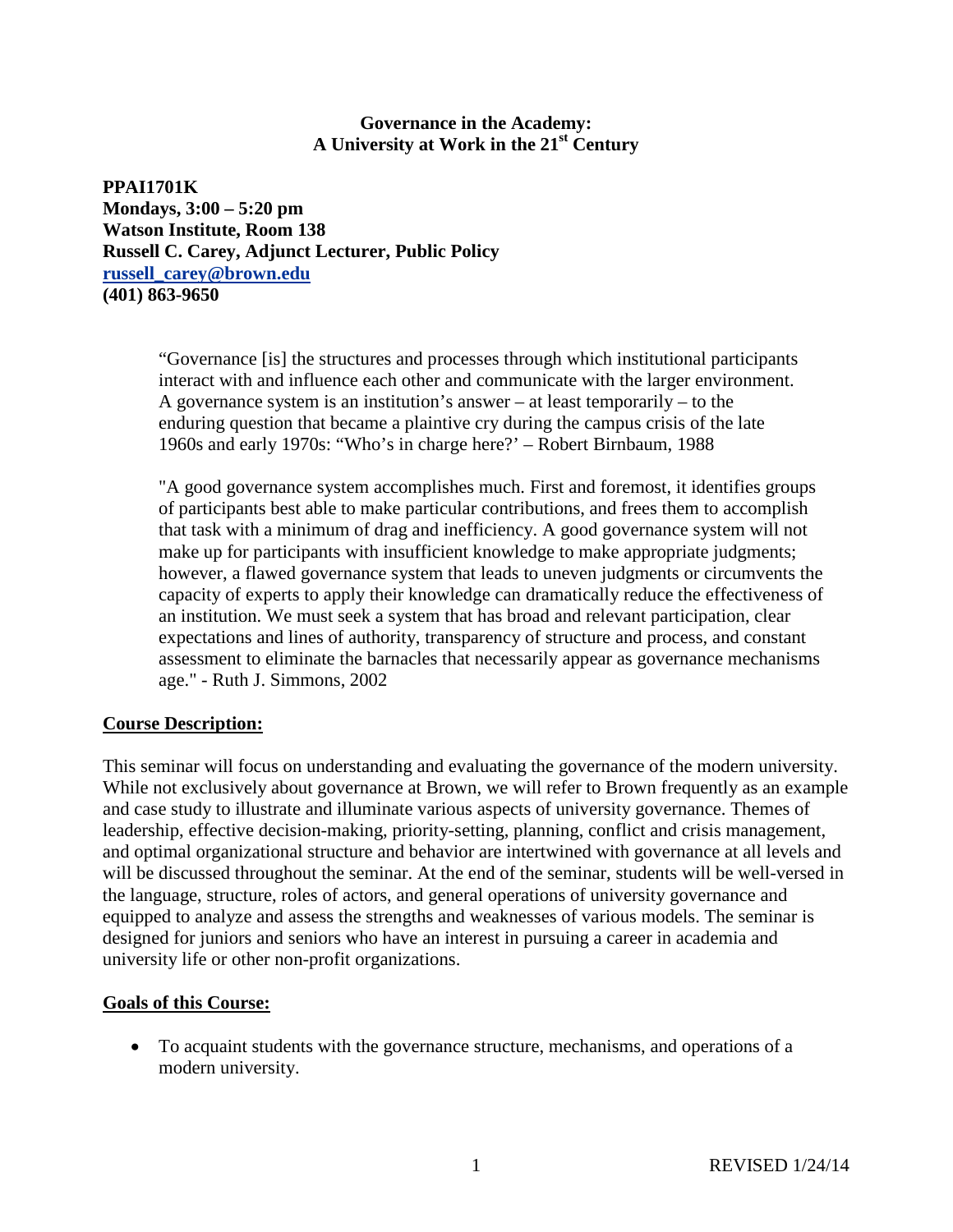- To provide students with an appreciation for the historical roots, traditions, and evolution of various aspects of university governance, relying especially on the evolution and development of governance at Brown.
- To give students who may be interested in pursuing careers in academia and academic administration a broad understanding of university governance, including strengths, weaknesses, and underlying rationales of different models and approaches.
- To develop students' oral and written communication skills through active class participation, an oral presentation, and original written work.

### **Major Questions the Seminar will Endeavor to Address:**

- What do the structures, organization, and governance mechanisms of a modern university look like?
- Where do they come from? How has the evolution of universities over time changed or not changed – university governance?
- What are the strengths and weaknesses of modern university governance with respect to support and fulfillment of the university's traditional mission of teaching and research?
- How do the various actors and constituencies in a modern university interact with each other? How are those interactions facilitated or impeded by the university's governance structure?
- What do the history, recent experience, and current state of university governance foretell for the future of American higher education?
- What broader lessons of leadership can be drawn from governance of the university?

### **Course Requirements and Grading:**

| Class and Discussion Forum Participation | 40%            |
|------------------------------------------|----------------|
| <b>Oral Presentation</b>                 | 15%            |
| Short Essays (2 of 3-5 pages each)       | 20% (10% each) |
| Final Paper (12-15 pages)                | 25%            |

### *Readings, Discussion Forum & Class Discussion:*

Students are responsible for completing all assigned readings in advance of class, and being full and active participants in each class discussion. Students will also be expected on a regular basis (at least every other week, starting with week two) to offer brief written responses to discussion questions posted for the week's readings on the PPAI1701K site discussion forum. Discussion questions, drawn from the syllabus below, will be posted by Tuesday each week and responses should be posted no later than 9:00 pm on Sunday evening before class.

The material for seminar discussion will be drawn from assigned books, articles, original documents, and case studies.

Students must read *The Chronicle of Higher Education* on-line daily news stories ("Today's News") five times a week and will be encouraged to raise issues covered in the *Chronicle* in class discussions. The *Chronicle* is the paper of record for university administrators, faculty,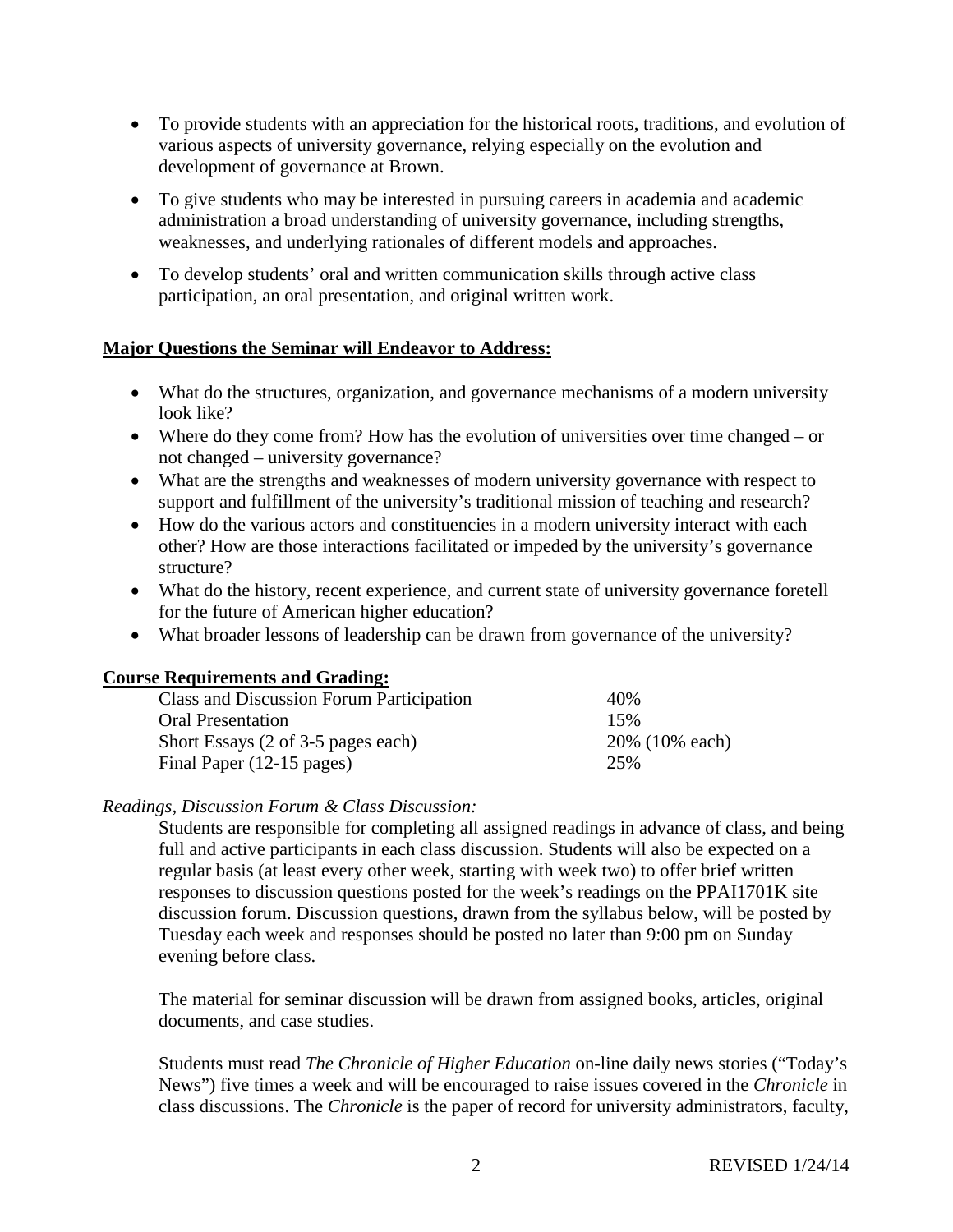and trustees and frequently covers ongoing issues in higher education governance. Full access to the *Chronicle* is available to students through the University library: [http://chronicle.com/.](http://chronicle.com/)

#### *Short Essays:*

Students will write two short essays (three to five pages, double-spaced) on any two of the case studies assigned during the seminar. Essays will be due in class on the day the case study is assigned to be read and discussed.

Case study essays will: summarize (briefly) the facts of the case; identify the major issues, questions, problems, challenges, and/or opportunities presented by the case; analyze and assess the decisions made by the principals in the case with particular attention paid to considerations of good governance and best practice; and evaluate overall the actions and decisions of the actors in the case. The emphasis of the essay should be on evaluation and your assessment of what took place. If confronted with the issues contained in this case, would you make the same or different decisions as the principal actors? Why or why not?

# *Oral Presentation and Final Paper:*

The final paper is an opportunity for students to undertake original research on any topic related to university governance – past, present or future. A proposal (no more than one page) will be due in class on Monday, April 7 and the final paper will be due on Wednesday, May 14.

The oral presentation will be an opportunity for students to share with the class the topic they have chosen to research, their major findings, and any relevant and related points they wish to present. Oral presentations will take place in the final class meetings of the semester and each student will be expected to present for no more than five to eight minutes.

### **Course Materials**

Required Texts (available at the Brown University Bookstore):

Altbach, Philip G.; Berdahl, Robert O.; Gumport, Patricia J. (editors); *American Higher Education in the Twenty-First Century: Social, Political, and Economic Challenges*; The Johns Hopkins University Press; 3rd edition (April 8, 2011)

Rosovsky, Henry; *The University: An Owner's Manual*; W. W. Norton & Company; 1st Paperback Edition (June 17, 1991)

Thelin, John R.; *A History of American Higher Education*; The Johns Hopkins University Press (October 7, 2011)

All other readings, materials and case studies available electronically on the PPAI1701K course site.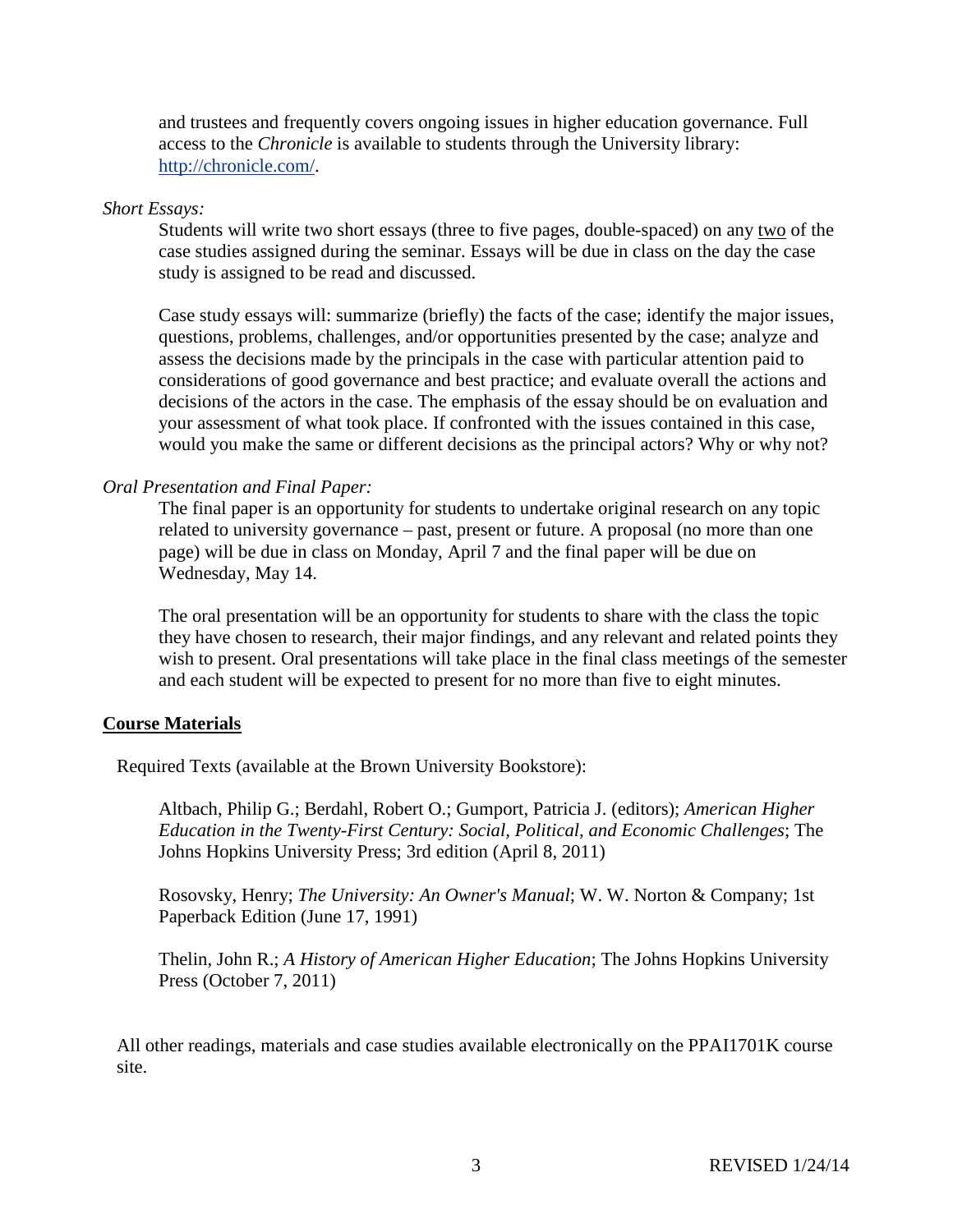#### **INTRODUCTION**

### **1. January 27**: **The Study of University Governance and Mission of Higher Education**

Course goals, syllabus, requirements, overview of the semester. Discussion of the mission of higher education.

Readings:

Mission Statements of Selected Colleges and Universities Faust, Drew; *The University's Crisis of Purpose*; *New York Times*; September 6, 2009

#### **PART I: HISTORICAL AND MODERN PERSPECTIVES ON UNIVERSITY GOVERNANCE**

## **2. February 3**: **What is University Governance? Part A: A Historical Perspective**

Many modern American universities have their roots in the  $18<sup>th</sup>$  and  $19<sup>th</sup>$  centuries. What governance principles defined the founding of these institutions of higher education? Who was in charge and what meaning does the answer hold for the mission, development, and evolution of American higher education?

### Readings:

*Required:*

Thelin; *A History of American Higher Education*, Chapters 1 – 3 Altbach *et al*; *American Higher Education in the Twenty-First Century: Social, Political, and Economic Challenges*, Introduction, Chapters 1 - 2 The Charter of Brown University (1764)

*Optional/Recommended:*

Rice, Andrew; *Anatomy of a Campus Coup*; *New York Times*; September 11, 2012 Friedman, Thomas; *Revolution Hits the Universities*; *New York Times*; January 26, 2013 Bronson, *The History of Brown University*, Chapter 1 (The Founding) and Chapter 2 (President Manning's Administration) Philips, Janet; *A Short History of Brown University* (2000)

# **3. February 10**: **What is University Governance? Part B: A Modern Perspective**

The actors, stakeholders, constituencies, and audiences of a  $21<sup>st</sup>$  century university differ dramatically from the  $18<sup>th</sup>$  and  $19<sup>th</sup>$  century. Who are the stakeholders in university governance today? What are their roles and who is in charge? What is the definition of shared governance?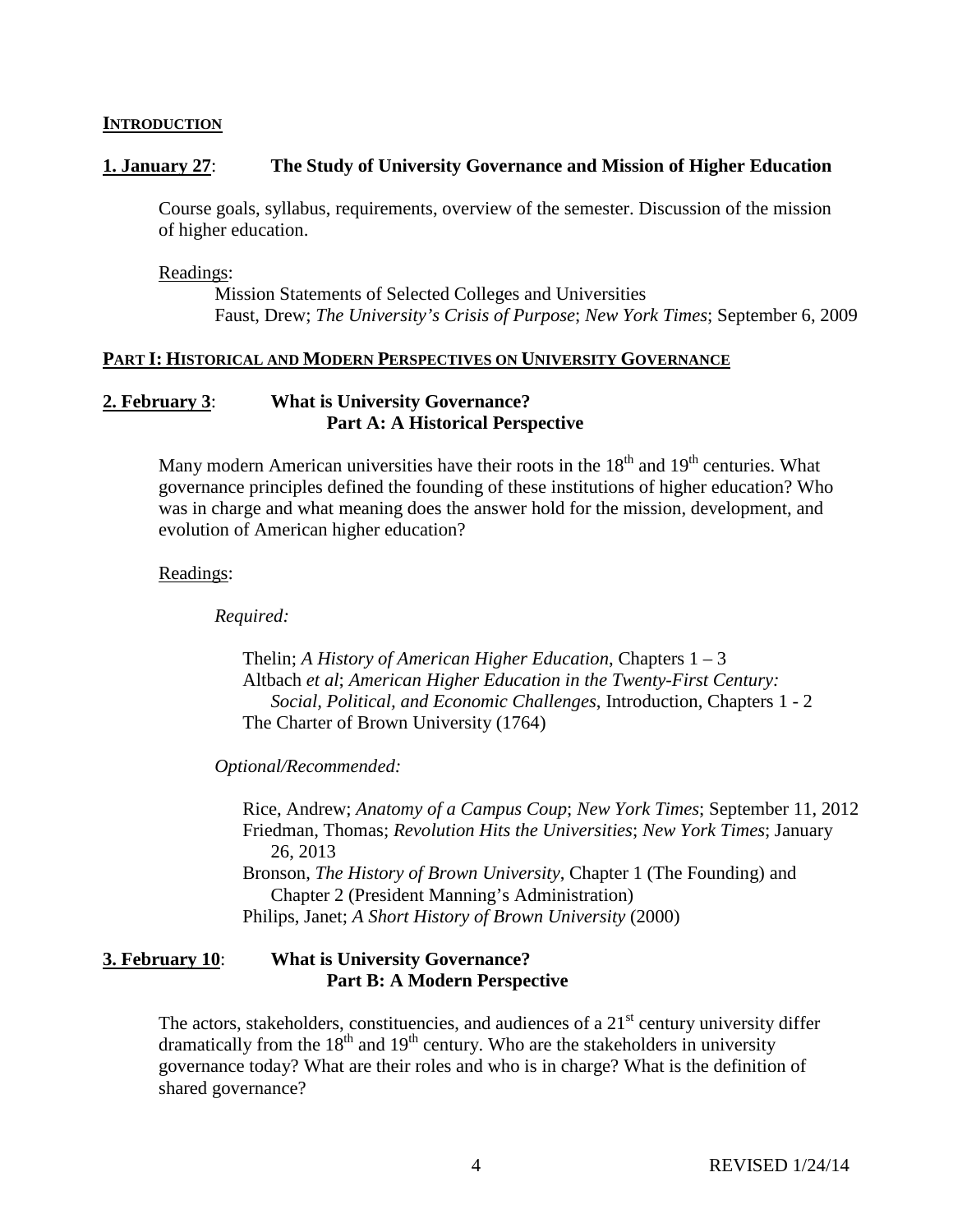#### Readings:

*Required:*

Thelin; Chapters  $4-5$ Altbach *et al*; Chapter 3 Rosovsky; *The University: An Owner's Manual*; Chapter 15: *University Governance* Rhodes, Frank; *The Creation of the Future*; Chapter 12: *Governance and Leadership* (2001) Duderstadt, James; *A University for the 21st Century*; Chapter 11: *Governance and Leadership* (2000) Duryea, E.D.; *Evolution of University Organization*, Chapter 1 Olson, Gary; *Exactly What is 'Shared Governance'?*; *Chronicle of Higher Education*; July 23, 2009

*Optional/Recommended:*

American Association of University Professors (AAUP) Statement on Government of Colleges and Universities

# **PART II: MULTIPLE STAKEHOLDERS: PRINCIPAL ACTORS IN UNIVERSITY GOVERNANCE**

### **4. February 24**: **Governing Boards: Structure and Organization**

What is a governing board? How is it organized? Who are its members and how are they selected? What are their responsibilities and how do they carry them out?

### Readings:

Thelin; Chapter 6 *The Statutes of the Brown University Corporation* (2013-2014) *AGB Statement on Board Responsibility for Institutional Governance* Wriston, Henry; *The Structure of Brown University* (1946) Duryea, E.D.; *Corporate Autonomy: The Dartmouth College Case* (Ch. 6) and *Governing Board Authority in Practice* (Ch. 8) Chait, Richard; *Why Boards go Bad* (2006) Bing, Robert and Dye, Linda; *Memo to the Board of Trustees: Please Meddle* (1996) Case Study #1

### **5. March 3**: **Governing Boards Continued: Efficacy, Accountability, and Reform**

How have governing boards evolved and adapted to changing structures and norms in higher education? What can we learn from these change processes and experiences that may be applicable to other organizations and spheres of public life? How are governing boards accountable for their performance?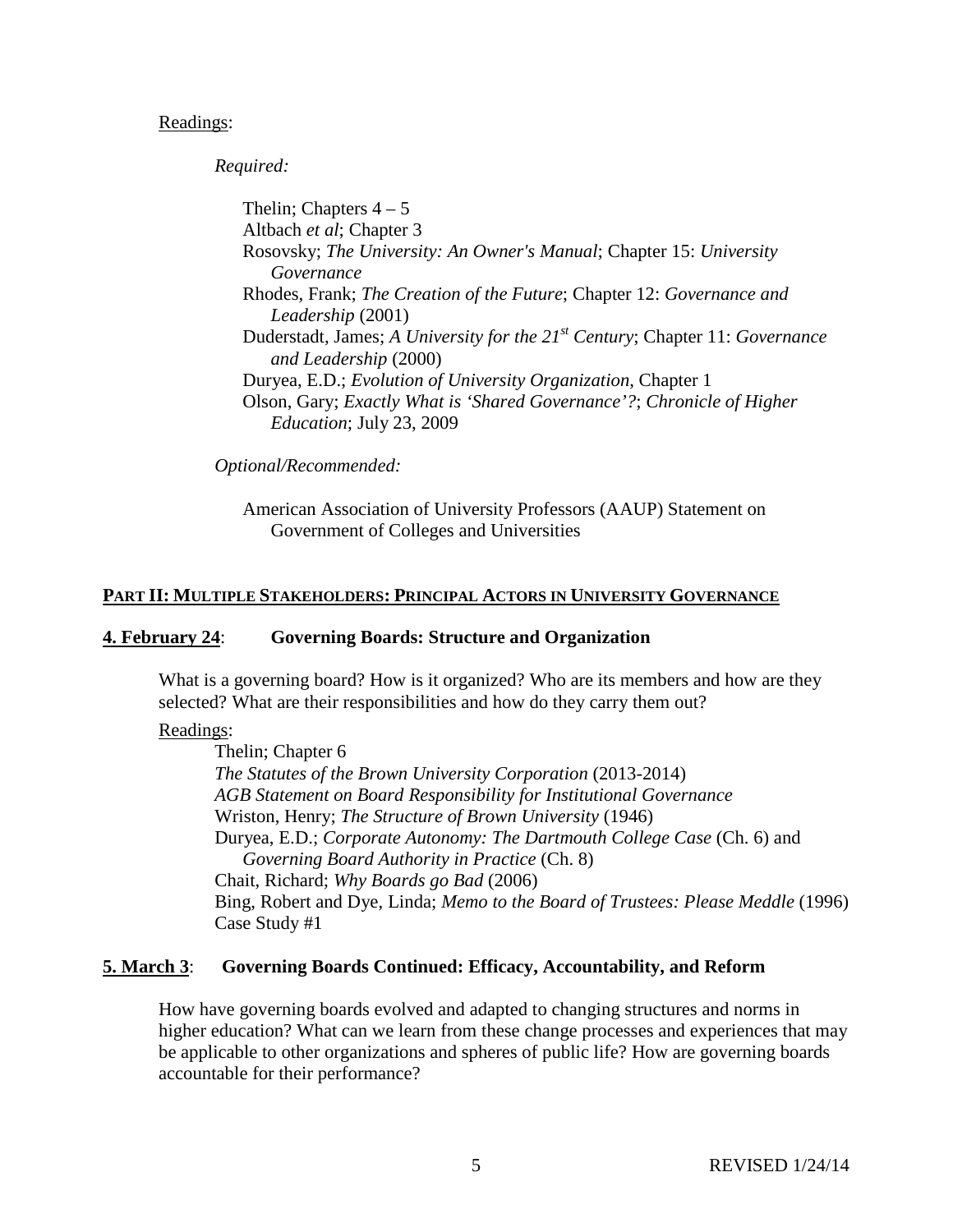#### Readings:

Thelin; Chapter 7 *A Proposal for Restructuring the Brown University Corporation* (May 2003) Robert, Stephen and Carey, Russell; *Restructuring for Good Governance* (*Trusteeship*, 2006) *Brown University Corporation Governance Review Working Paper* (May 2009) Howard, Jean; *Finding a Voice: Women on the Brown Corporation* (1991) *Governing Harvard*; *Harvard Magazine* Roundtable (2006) Lewis, Stephen; *What I Wanted, and Got, from my Board Chairs* (2010) Chait, Richard; *Governance as Leadership*, Chapters 1: *First Principles*, 2: *Problem Boards or Board Problems?* and 7: *Working Capital That Makes Governance Work* (2005) Chait, Richard; *Improving the Performance of Governing Boards*, Chapter 4: *Getting Smart: The Key to Governing Smart* (1996) Case Study #2

# **6. March 10: The University President**

What is the expected role of a university president in university governance? What power does the president have? How does he/she exercise power effectively within the confines of a shared governance system? What is the role of the president in society at large (whither the bully pulpit)?

### Readings:

Thelin; Chapter 8 Altbach *et al*; Chapter 11: *Presidents Leading: The Dynamics and Complexities of Campus Leadership* Chait, Richard; *The Effective Board of Trustees*, Chapter 7: *What's A President to Do?* (1993) Birnbaum, Robert; *How Colleges Work*, Chapter 4: *The Collegial Institution: Sharing Power and Values in a Community of Equals* (1988) Wriston, Henry; *The Future of the College President* (1954) Keohane, Nannerl; *On Leadership* (2005) Hull, Roger; *A Primer for College Presidents and Trustees* (2008) Morrill, Richard; *Assessing Presidential Effectiveness* (2010) Hahn, Robert; *How Tough Is It to Be a College President?*; *Chronicle of Higher Education*; January 6, 1995 Tierney, William; *Symbolism and Presidential Perceptions of Leadership*, (1989) Case Study #3

# **7. March 17: The Faculty**

How has the role of the faculty evolved over time? What responsibilities and influence do faculty hold today? What implications does the faculty role in shared governance have for the university? Issues of academic authority, including curriculum, appointment and tenure, and academic freedom will receive particular attention in these discussions.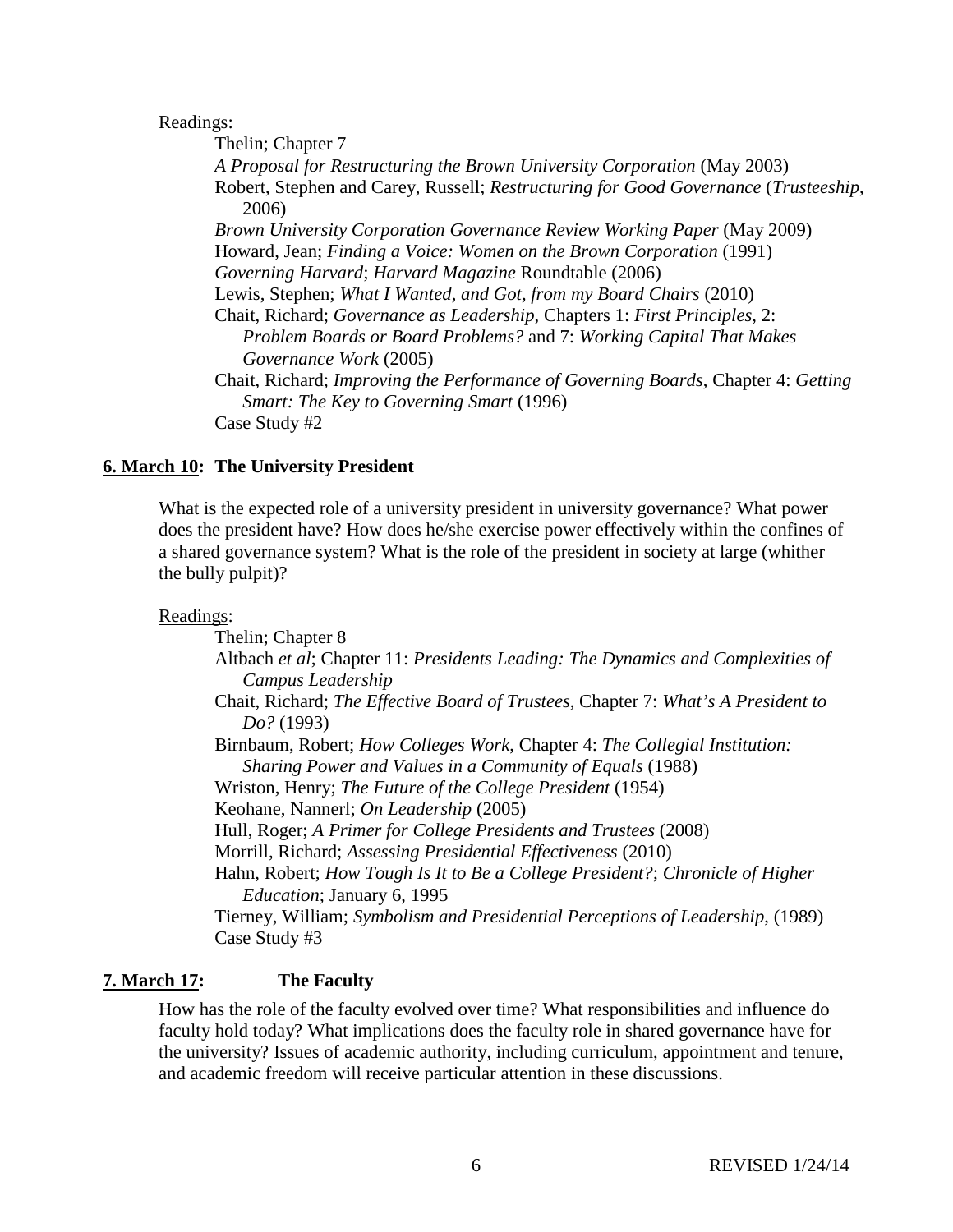#### Readings:

- Rosovsky, *Professors*, Introduction and Chapters 1 2 (Pages 9 36) and Chapters 9 – 13 (Pages 157 – 236)
- Altbach *et al*; Chapter 4: *Academic Freedom: Past, Present and Future* and Chapter 9: *Harsh Realities: The Professoriate in the Twenty-First Century*
- Simmons, Ruth J.; *On the Matter of Standards in Tenure and Promotion* (2004) Simmons, Ruth J.; *On Building Brown* (2010)
- Scott, Joan Wallach; *Defending the Tradition of Shared Governance*; *Chronicle of Higher Education*; August 9, 1996
- Gerber, Larry; *"Inextricably Linked": Shared Governance and Academic Freedom*; (2001)
- Tierney, William and Bensimon, Estela; *Promotion and Tenure: Community and Socialization in Academe* (1996) Case Study #4

#### **8. March 31: Other Administrators**

The modern university has a multiplicity of administrative officers. Who are they and what do they do? What role do they have in shared governance and how do they carry it out? What tensions exist between these administrative actors and faculty, and how do those tensions manifest themselves? Particular focus on the role of the provost and chief financial officer.

#### Readings:

Rosovsky, Chapter 3: *A Dean's Day*, and Chapter 14: *Deaning* Weick, Karl; *Educational Organizations as Loosely Coupled Systems* (1976) Julius, Daniel J., Baldridge, J. Victor and Pfeffer, Jeffrey; *A Memo from Machiavelli* (1999)

Glotzbach, Philip; *Conditions of Collaboration: A Dean's List of Dos and Don'ts* (2001)

Martin, James and Samels, James; *First Among Equals*; Chapter 1: *First Among Equals: The Role of the Chief Academic Officer* and Chapter 5: *Shaping the Leadership Team: The President, Governing Board, and Chief Academic Officer* (1997)

Case Study #5

#### **9. April 7: The Students**

What is the role and participation of student governments? Students at large? How has the role of students changed over time and what can be anticipated for the future role of students in governance? How have market forces, changes in demographics, and competition for students altered the governance landscape with respect to student autonomy and participation?

#### Readings:

Rosovsky, *Students*, Chapters 4 - 8, Pages 57 – 156 Altbach *et al*; Chapter 10: *College Students in Changing Contexts*